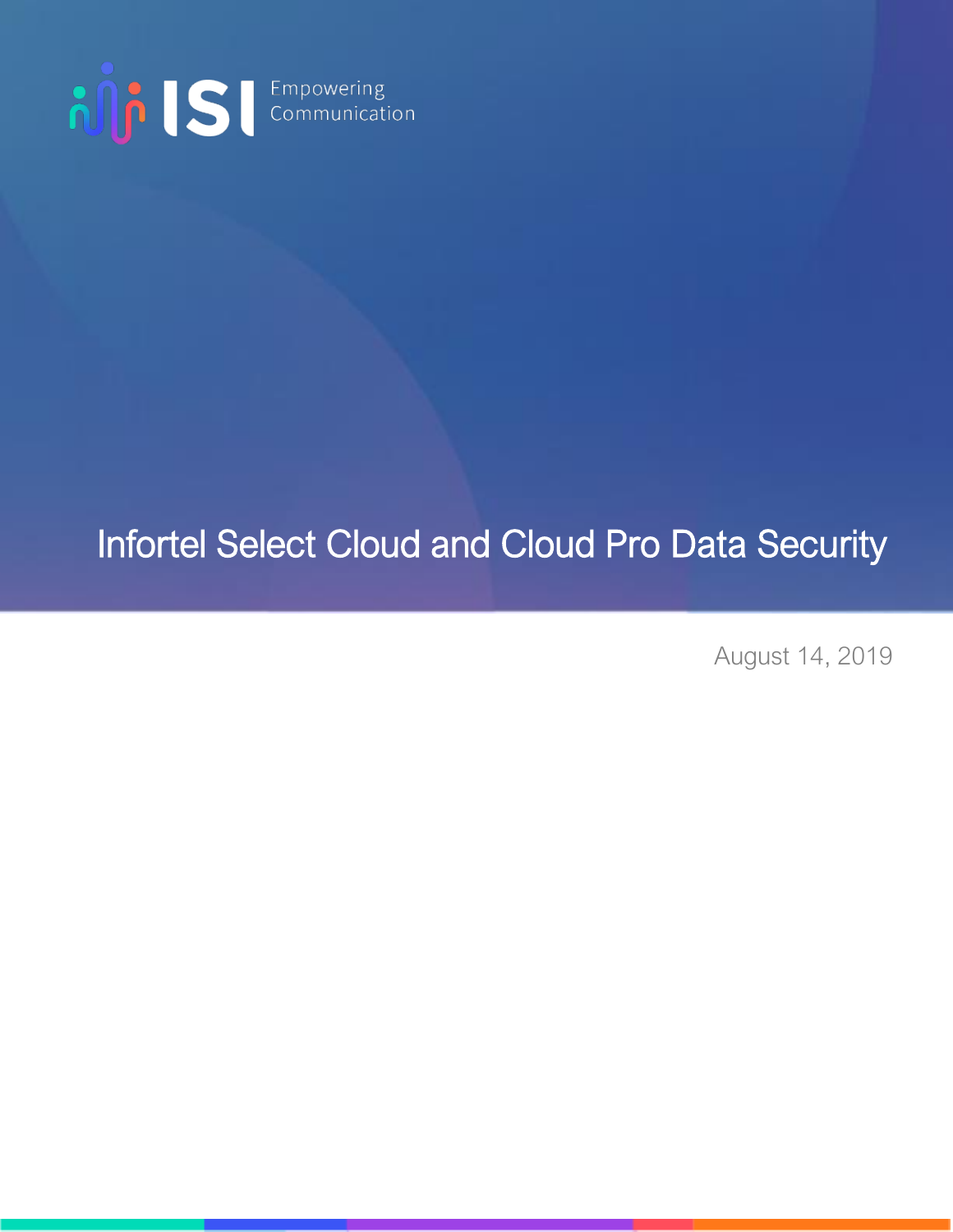

When considering cloud-hosted vendor solutions such as ISI's Infortel Select Cloud and Cloud Pro, the integrity, security, and availability of the application, the adherence to appropriate security standards and the commitment of the hosting organization to periodic audit and certification are all paramount to choosing a vendor. ISI recognizes that call detail records, subscriber database and account profile information used to process call records is sensitive and must be treated as confidential.

Similarly, data collection, storage and transport must be conducted in a way that does not jeopardize data integrity, allow unauthorized access to call records or breach customer voice and data network security. Confidentiality and data integrity are the foundation of ISI's standards of doing business. Our applications and infrastructure are designed and managed to minimize risk while and maximizing data usability. This document addresses each of the various areas of concern and how ISI ensures integrity, security and availability.

## COLLECTION OF DATA FROM CUSTOMER PREMISE EQUIPMENT

ISI employs several different methods of collecting call detail records (CDR), Quality of Service records (QoS) and contact center statistics from customer premise telephone equipment, VoIP appliance or UC application – simply referred to as "telephone system" throughout the balance of this document. The method used in any given customer instance is determined by the make and model of the telephone system as each manufacturer employs one of several methodologies to publish raw data for use in reporting and analysis, with some variations imposed due the customer's deployment method, network environment and network security guidelines.

Some of these methods only support delivery of data to a local destination. Examples of this include; ASCII data transmitted via a serial data port connection (legacy Nortel, legacy Avaya and others), ASCII text file written to a shared network drive (NEC and others), population of an ODBC database (Skype for Business) or transmission to a designated local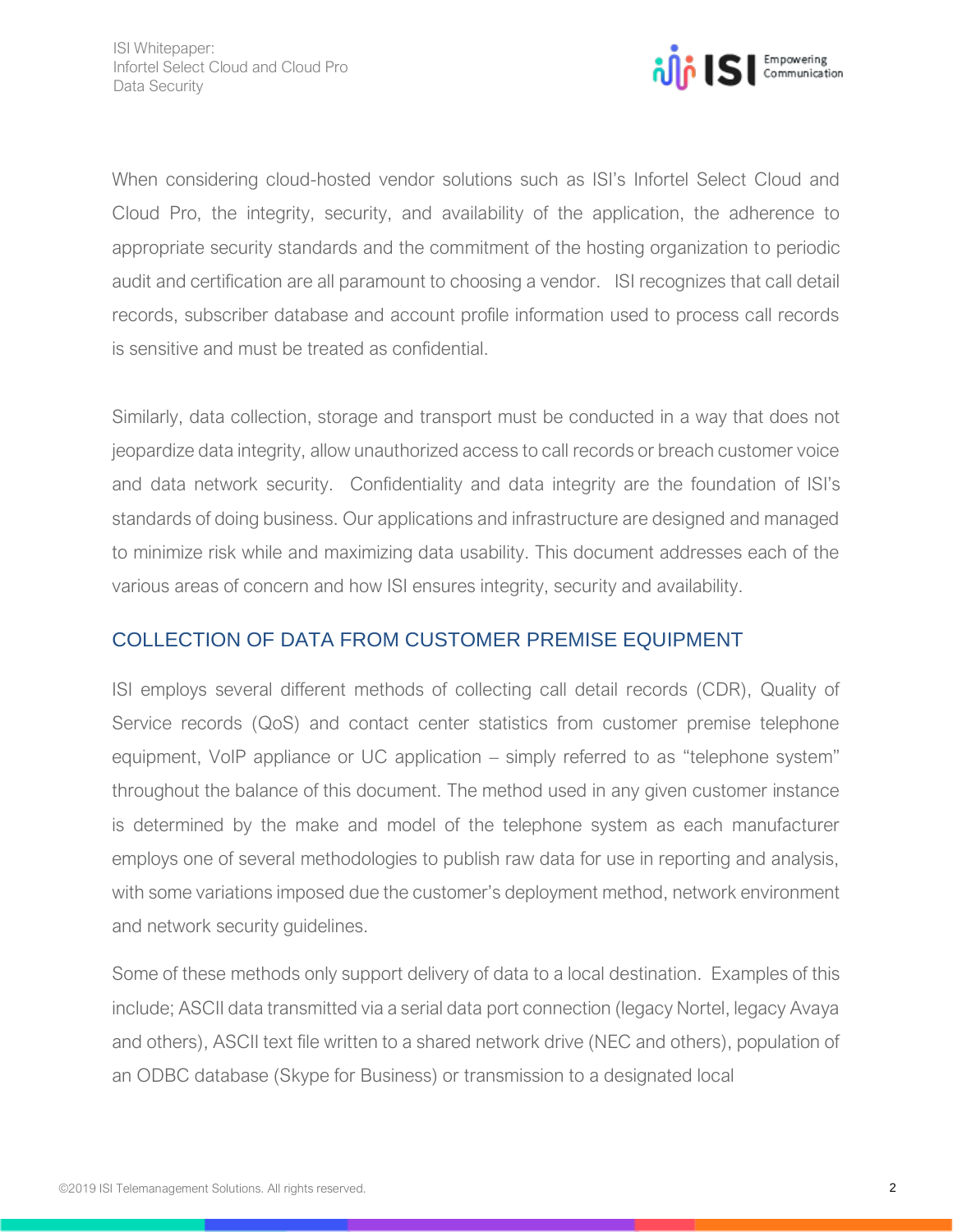

IP destination using a proprietary IP transmission protocol (Avaya RSP). In such circumstances ISI provides either a hardware device (buffer box) or a software device (ISI Remote Data Collect) for local deployment to collect and temporarily store raw CDR on site prior to scheduled transport to the ISI data center as described in the section below.

Other methods support direct IP delivery to the ISI data center without the need for a local hardware or software device (Cisco). Typically, this employs a regularly scheduled direct SFTP push initiated by the telephone system as described in the section below.

In the case of the Cisco Unified Contact Center Express, data is obtained in two ways; via CTI link and via queries of the UCCX Informix Database. This data is typically transferred over a VPN link between the premise telephone equipment and the ISI data center.

Various additional secure collection methods such as RADIUS over VPN or API calls over HTTPS may be used, depending on the phone system.

When there are multiple CDR delivery methods or protocols supported by a telephone system, customer preference and best security practice will be used to determine the methodology for data collection. ISI maintains separate documentation to address the specifics of many popular telephone system interfaces in greater detail. Please consult with your ISI sales representative or an ISI solution consultant to determine the collection methodology(s) appropriate for your telecom environment and available ISI documentation.

# ENCRYPTED TRANSPORT OF CDR TO ISI'S DATA CENTER

The preferred method of transporting CDR from the customer premise to the ISI data center is via public Internet connectivity using Secure FTP (SFTP) protocol. This ensures that call detail information is encrypted while passing through the public IP network. Some telephone systems (such as Cisco Unified Communications Manager) can natively push data via SFTP to ISI. In other cases, ISI provides software or hardware that can push data to ISI using SFTP.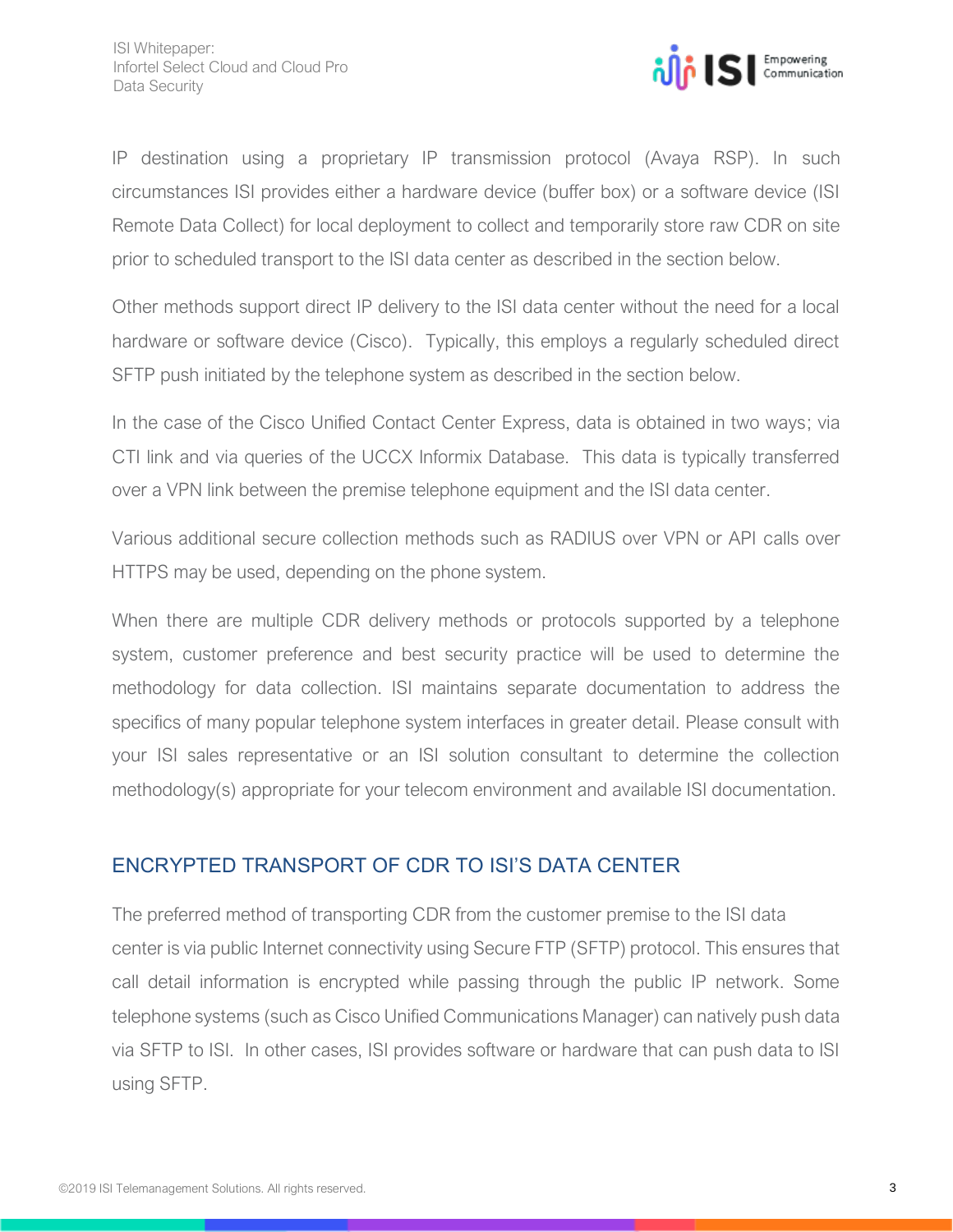

This SFTP Push approach is typically the most desirable data transfer method because the session is initiated by a de-vice behind the customer's firewall. This "inside" initiated session is preferred over the alternative "outside" initiated session since ISI does not require access to any customer equipment or network.

During service implementation, ISI will provide information on utilized port numbers to facilitate opening of appropriate pinhole(s) through the customer's firewall to accommodate these transport sessions to occur.

If desired, a customer-provided and maintained proxy server may be employed to consolidate and redirect one or more SFTP sessions to the ISI SFTP server, thereby providing additional security.

Within the ISI data center, each customer account is assigned a unique FTP server login and password to establish se-cured access and ensure that the transported CDR is deposited in the appropriate location. Once received in the data center, collected data is processed and reviewed to flag potential problems such as incorrect date, data corruption, interruption of call record flow from the telephone system and failed transmission attempts. Daily review and corrective response to any resulting alarms or error logs ensure that data collection problems are diagnosed and escalated for timely resolution.

# ENCRYPTION OF DATA IN MOTION AND AT REST IN THE DATA CENTER

All data traversing the ISI network remains encrypted at all times and data at rest is also encrypted using an AES 256-bit methodology.

# DATA CENTER SECURITY

ISI has chosen Microsoft Azure to house its data center. Azure is a state of the art, SSAE16 SOC 2 audited, highly redundant service which provides ISI with a highly available and secure environment for compute, storage, and net-work infrastructure. Microsoft's facilities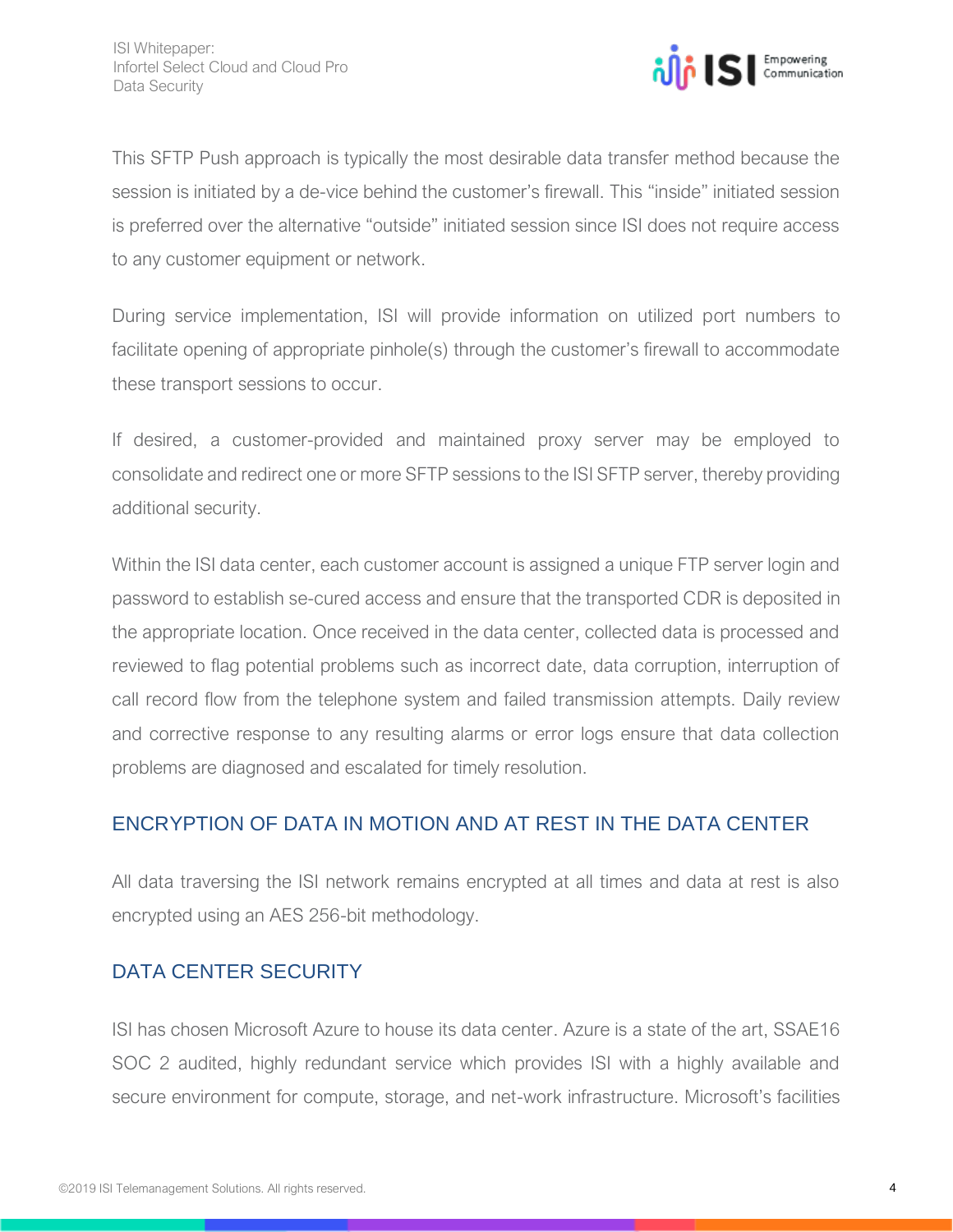

feature the highest levels of physical and network security, 24x7 professional monitoring, redundant power, telephone and Internet connectivity situated in a facility built to withstand most natural disasters.

The following is a partial list of security credentials which Microsoft Azure maintains through periodic audit and certification of compliance:

- ISO 27001 (general data security standard)
- Cloud Security Alliance STAR certification (data security standard for cloud providers)
- ISO/IEC 27018 (Standard for processing personal information for cloud providers)
- SOC 1, SOC 2, and SOC 3 (controls for data security, availability, processing integrity, and confidentiality as applicable to in-scope trust principles for each service.)
- NIST CSF Framework (standards for US federal computing)
- SSAE (Corporate auditing standards)
- PCI (credit card processing)
- HIPAA (healthcare privacy)
- HITRUST (combined security certification)
- FERPA (education privacy standard)

For additional information on the security of the Azure environment please consult the Microsoft Trust Center at [https://www.microsoft.com/en-us/trust-center.](https://www.microsoft.com/en-us/trust-center)

## DATA CENTER NETWORK INFRASTRUCTURE

In addition to the core network infrastructure provided in Microsoft Azure, ISI employs a FortiGate Virtual Appliance to deliver complete, end-to-end security for the software defined data center. The FortiGate appliance provides:

- Firewall Protection
- Intrusion Prevention
- Intrusion Detection
- VPN connectivity to customer infrastructure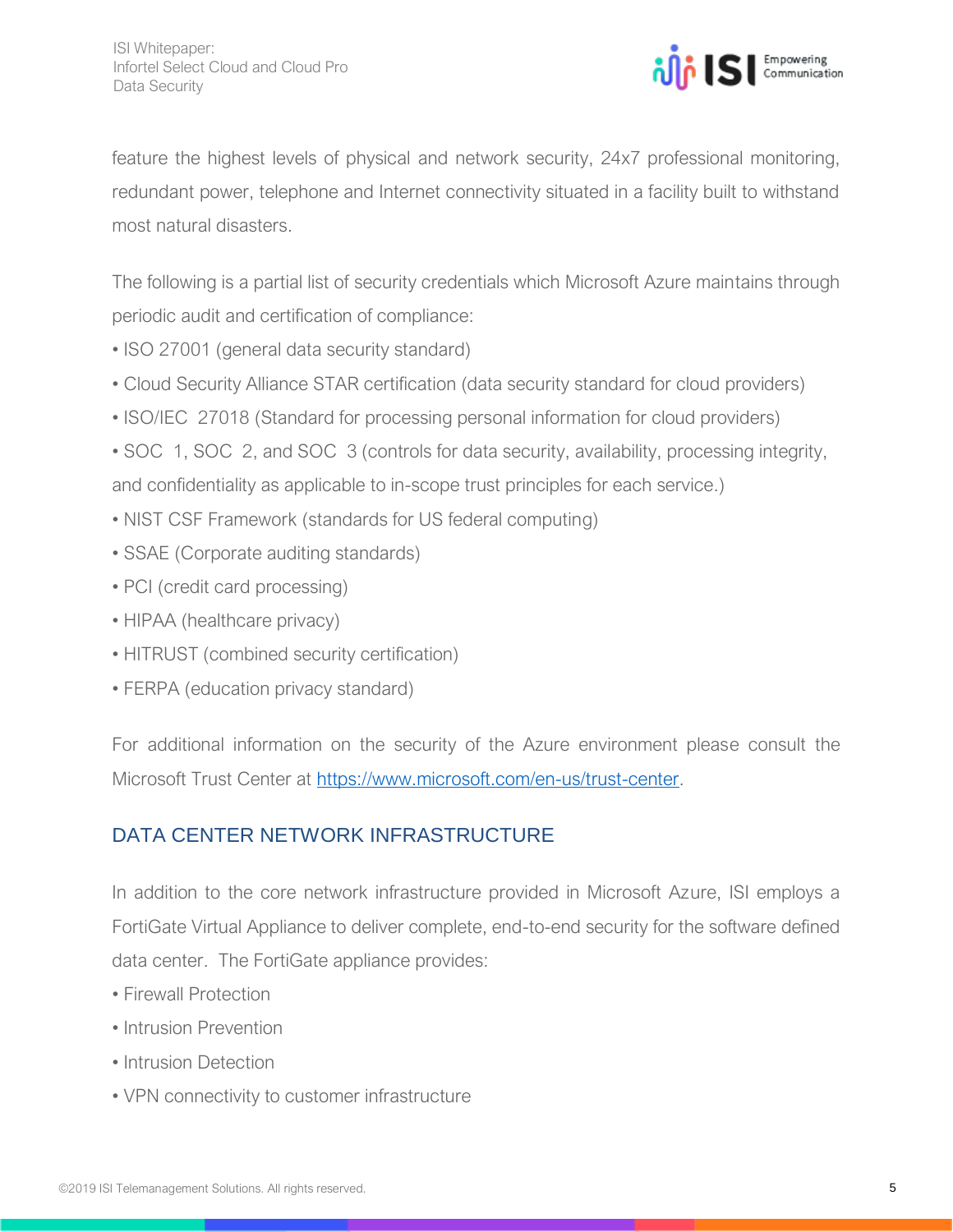

ISI has also deployed the FortiAnalyzer Security-Driven Analytics and Log Management solution. FortiAnalyzer provides deep insights into advanced threats through Single-Pane Orchestration and Automation & Response for our entire attack surface to reduce risks and improve our overall security. Integrated with Fortinet's Security Fabric, FortiAnalyzer simplifies the complexity of analyzing and monitoring new and emerging technologies that have expanded the attack surface, and delivers end-to-end visibility, helping ISI identify and eliminate threats.

## BACK-UPS, GEO-REDUNDANCY AND DISASTER RECOVERY PROVISIONS

Backups are performed daily and sent to a regionally disparate data center. Backups are retained for sixty days and can be used to recover information when needed. Additionally, ISI uses Azure Site Recovery to provide continual replication of data to a data center hundreds of miles away. With Azure Site Recovery, we can quickly switch the entire application so that it runs in a different region. Once the disaster ends, we can quickly switch back to the primary data center.

## SYSTEM MONITORING

An enterprise-wide management system monitors all servers and network components, for availability and failures. Additionally, our monitoring solution provides alerts for several other functions such as CPU utilization, disk utilization and critical services. Alerts are monitored 24x7 by ISI's highly trained personnel.

# APPLICATION ACCESS SECURITY

Access to the Infortel Select application in a cloud deployment is limited to authorized web user sessions through a supported web browser. User authorization is controlled using SQL database and its inherent security capabilities. Identification of users is accomplished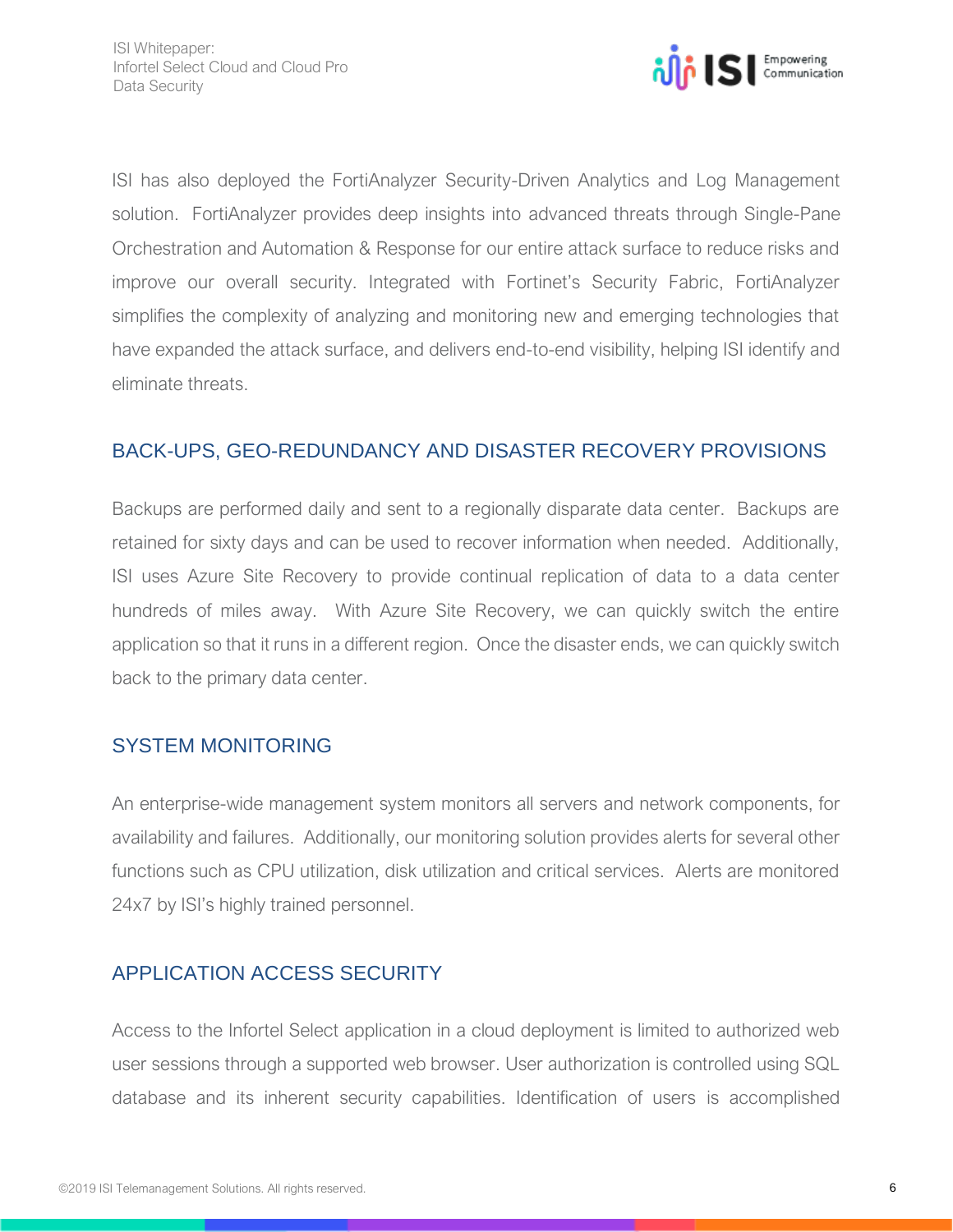

through a User ID and password pair. A user entering a valid User ID and Password is considered authenticated and granted access to the application subject to what they are authorized to do and see.

If desired, single sign-on provisions may be implemented to synchronize with and leverage the customer's network security authentication. ISI supports use of either SAML or OAUTH standards to achieve single sign-on.

When Infortel Select user access accounts are created, the system administrator assigns access rights specific to each user based upon up to 5 dimensions of security attributes. What the user can see and do within the application is dependent upon a combination of the following attributes:

- Data Source access rights
- Organizational access rights
- Module access rights
- Report Menu access rights
- Queue access rights

Data Source access rights determine which telephone system(s) or other sources of call detail records a user is authorized to see in any reports the user runs or summary gates they add to their dashboard views. If a customer has a unique data source dedicated to each location, Data Source access rights may be useful in effecting data security by location. Otherwise location-based security may be defined through Organizational access rights.

Organizational access rights determine which organizational entities' call detail records a user is authorized to see in any reports the user runs or summary gates they add to their dashboard views. Access may be granted to one or more specific organizational unit(s) with implied access to any and all child entities. For example; a VP may be given organizational access rights to his/her division and will be allowed to view call activity from that division, all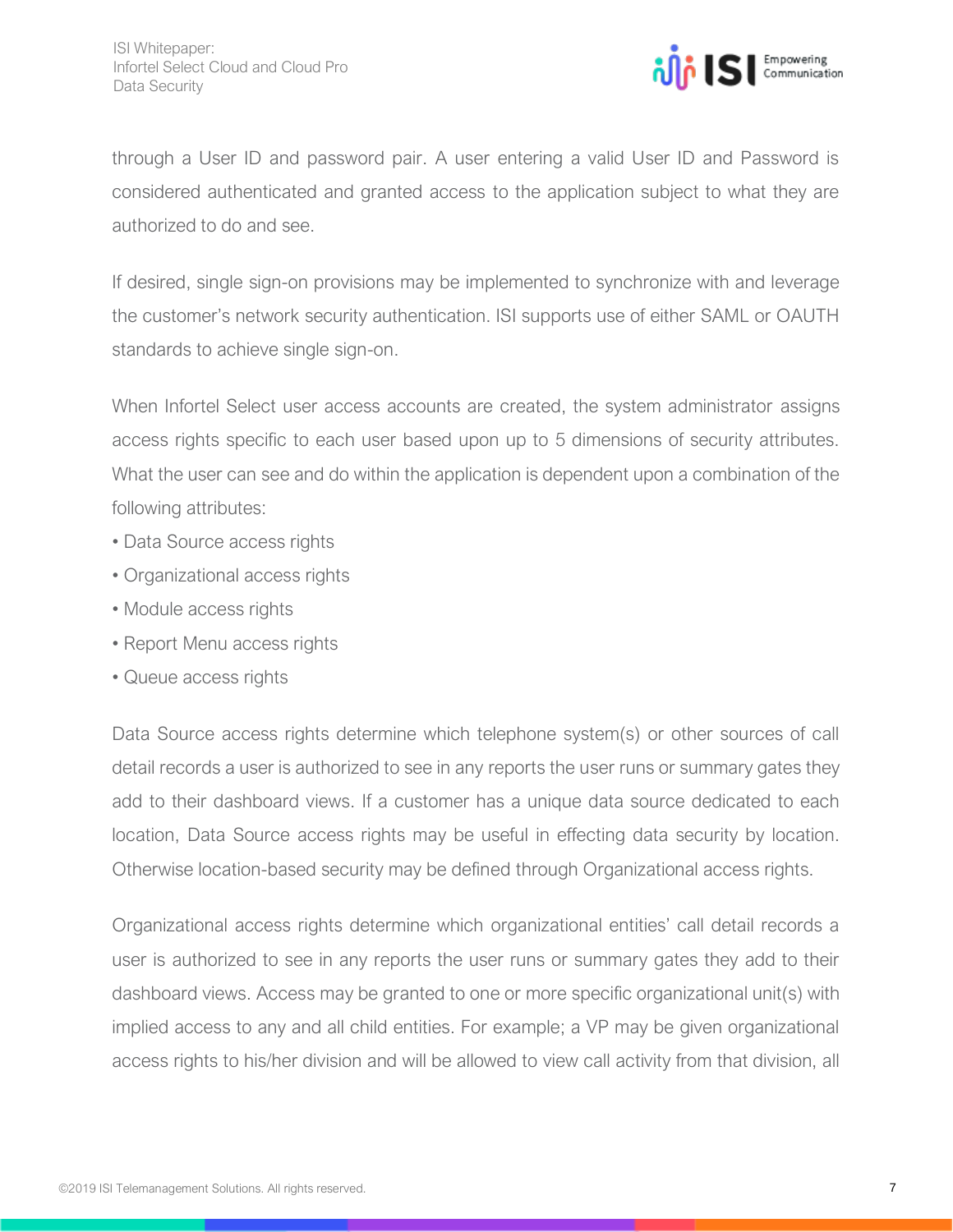

child departments within that division and all employees assigned to those departments. Activity from employees and departments within other divisions will not be visible to this VP.

Module access rights determine which of the thirty plus application modules a user is authorized to utilize and were applicable, their level of rights within that application as a User or an Administrator. A list of the available modules follows:

- Account Codes
- Alarms (Admin or User)
- Call Editing
- Call Exploration (Admin or User)
- Contact Center (Manager, Reports or User)
- Dashboard (Admin or User)
- Directory (Admin or User)
- DNIS Codes
- Export Processed Data
- Export Summarized Data
- Extension Locations
- Facilities (Admin or User)
- Hunt Group Database
- Import Directory
- Manage Auto-Reports
- Manage Pricing
- Phone Number IDs
- Phone Number Search
- Phone Number Translation
- Price-a-Call (Admin or User)
- PSP Admin
- Reports (Admin or User)
- Statistics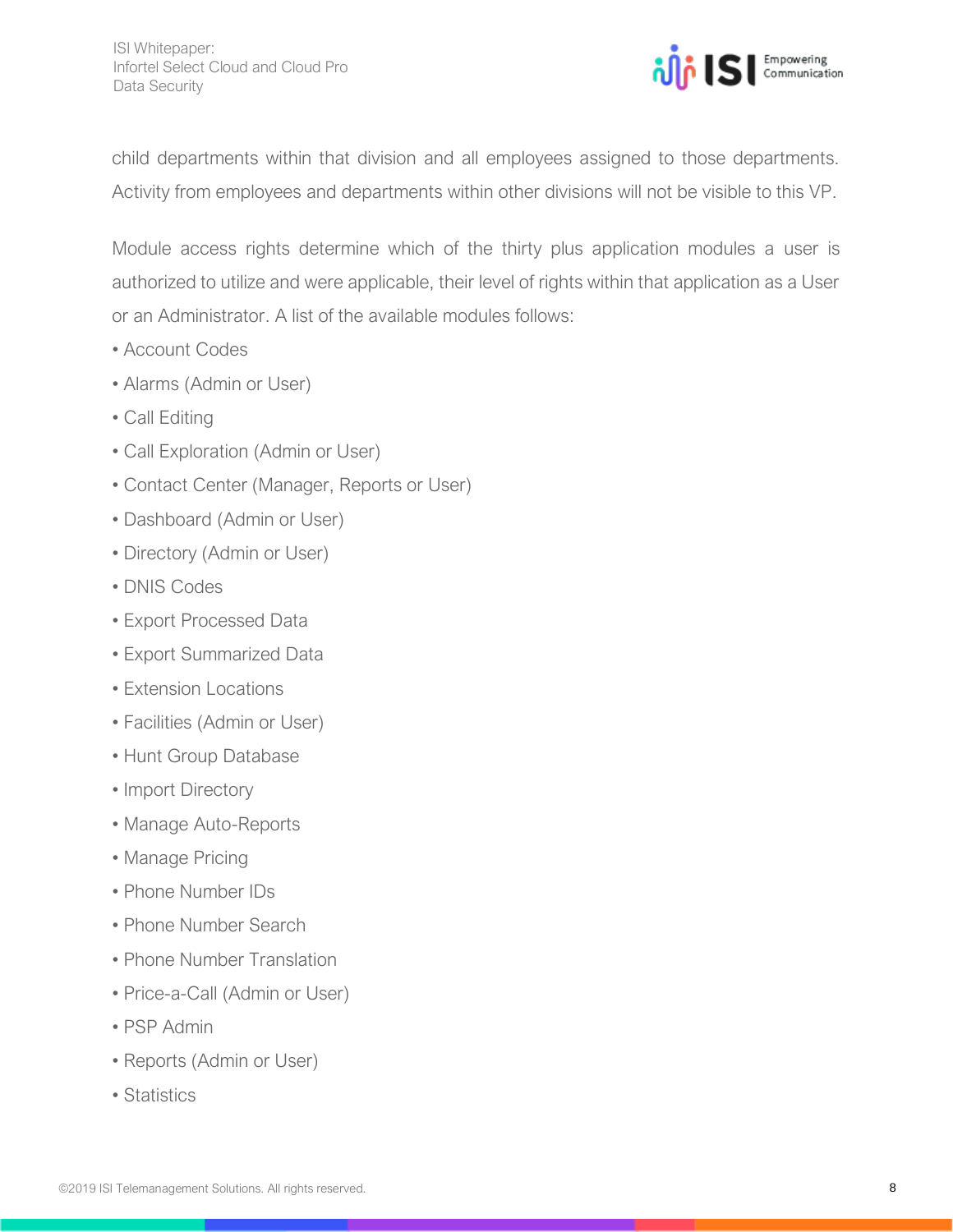

- System Config
- Traffic Analysis

Report Menu access rights allow custom report menus to be created and users selectively allowed or denied access to those report menus so that list of available reports an individual has ability to see and run may be restricted to selected reports.

Queue access rights determine which Contact Center Queues a user may view metrics from. This is helpful when an organization has multiple Contact Center Queues and different supervisors responsible for each Queue – ensuring that Contact Center Supervisors may only view Dashboard metrics and run reports on Queue activity and the Agents working the Queue(s) that they are responsible for. This feature is only active when the UCCX Reporting option has been purchased to provide visibility into Cisco UCCX Contact Center metrics.

When these attributes are combined, they provide a virtually unlimited flexibility in creation of user profiles with ac-cess authorization matched to their area of responsibility, technical capability and job function. SQL security prohibits users from being able to access data they are not specifically authorized to see through a combination of the above security attributes.

# WEB SESSION SECURITY

When an authorized end-user initiates a web browser session to Infortel Select, all access is performed via HTTPS. This is the same level of web session protection typically imposed when you do on-line banking or conduct a financial transaction on the web. Requests for HTTP are automatically re-directed to HTTPS to ensure that all data remains encrypted. It should be noted that Infortel Select also allows reports to be distributed as PDF, ASCII, Excel or HTML files attached to an email message. Although this is a handy method to automatically distribute reports to recipients, this report distribution methodology does not utilize encryption and should therefore not be used to transmit sensitive information. Alternatively, report availability may be communicated to report recipients through Infortel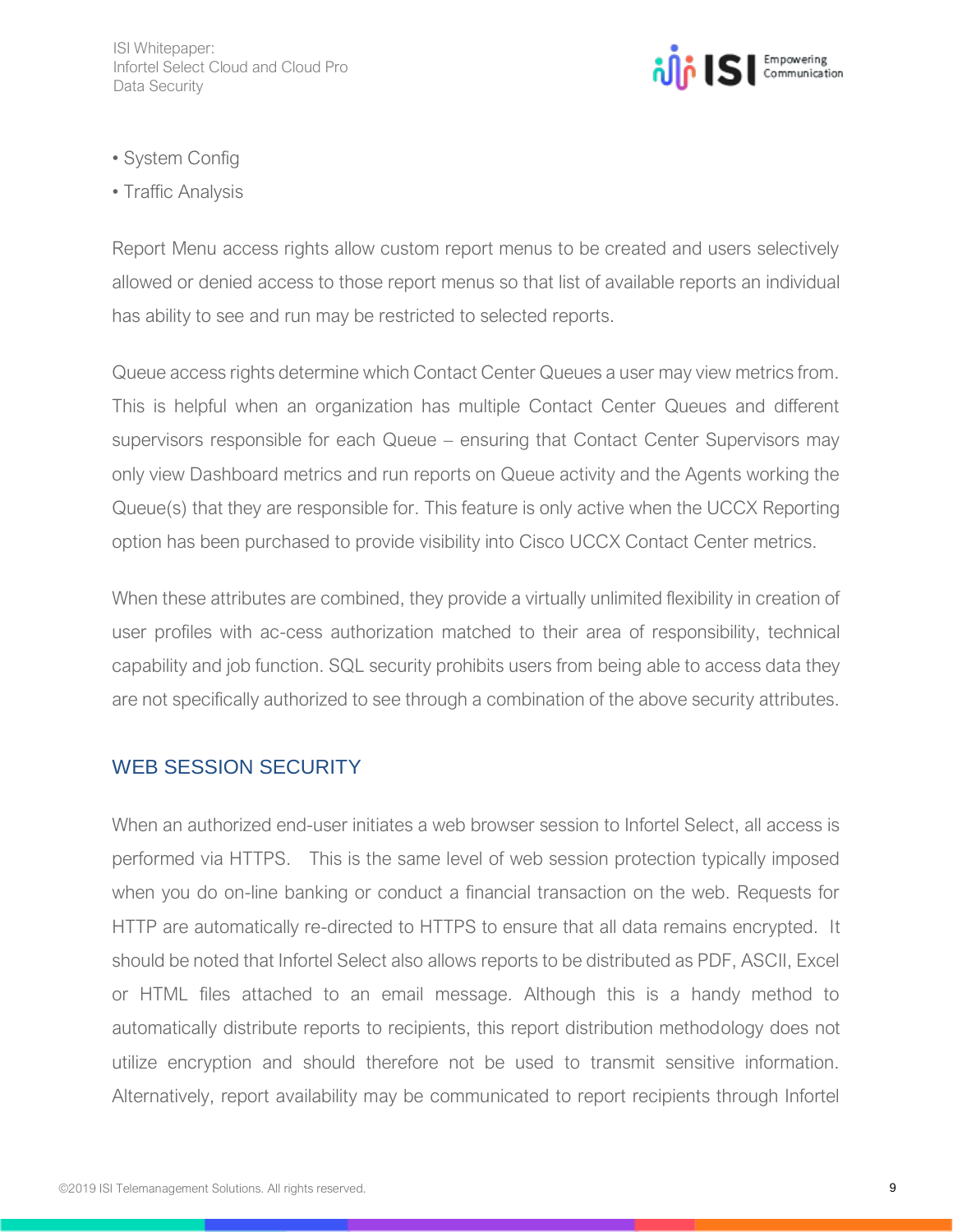

Select's Reports Portal utility. Reports Portal sends notification of report readiness via an email to each report recipient and provides a secure token through which the recipient may click to log onto the Infortel Select system securely where they can view their reports. Authorization and authentication is enforced to ensure that only the proper user can retrieve information.

## PERSONAL DATA TRACKED

In determining the level of security that applies to a particular application, it is helpful to understand the nature of the data being transmitted and stored. The following is a list of potential data fields used and maintained within the Infortel Select application. Typically, the Call Detail Records will be automatically transmitted from the customer's telephony platform(s) to the Infortel Select application, while other fields may, if desired and as required, be supplied by the customer through various methods and ultimately associated with the Call Detail Records to enhance the usability of reportable data:

• Call Detail Records include; call date, call time call duration, internal party name and telephone number, extension or SIP URI, telephone number dialed, calling party number, city state and country of call destination or origin

- IM/chat records include date, time and internal party names or SIP URI (platform specific)
- Company Name
- Organizational Hierarchy
- Department Name
- Employee Name
- Employee Title, location, badge number etc.
- Employee Telephone Number, Extension Number, or SIP URI
- Other fields of information which the customer has specifically authorized ISI to collect, process, store and report upon in connection with provisioned services.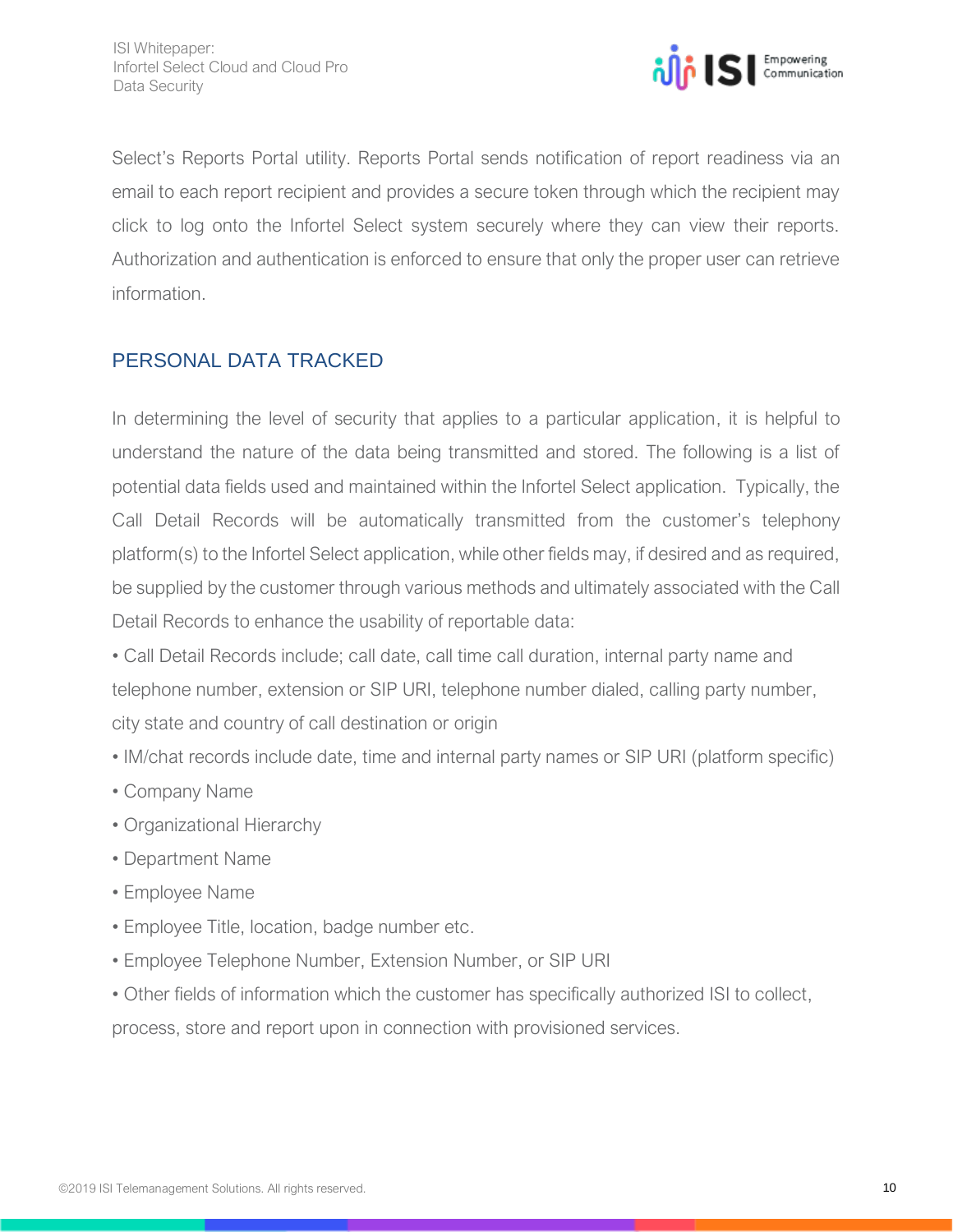

# DATA SOVEREIGNTY

All data is retained in the United States of America. No data leaves the country at any time. In the future, ISI may offer alternative geographies. In this case, ISI will provide contractual commitments as to the location of data.

# EMPLOYEE SCREENING & SECURITY POLICIES

All customer data is treated as confidential and safeguarded to meet demanding HIPAA standards established to protect patient health information in the Healthcare environment. ISI maintains certification of HIPAA compliance through annual 3rd party audits, is Privacy Shield and GDPR compliant for the benefit of EU organizations. These credentials, combined with the previously mentioned Azure data center provisions, allow all customers to operate with the assurance that their ISI-processed data is safe and secure, regardless of the nature of their business.

#### Employee Hiring

- All ISI employees go through a stringent interview process prior to hiring.
- All ISI employees go through a criminal background check prior to hiring.
- Many ISI employees have received government security clearance as part of their duties.

#### Employee Training

• All ISI employees undergo a fully documented and carefully defined training program. As part of this program, employees are instructed on issues of security and data confidentiality – including HIPAA and GDPR awareness. Training takes place at initial hiring and refresher training is performed annually